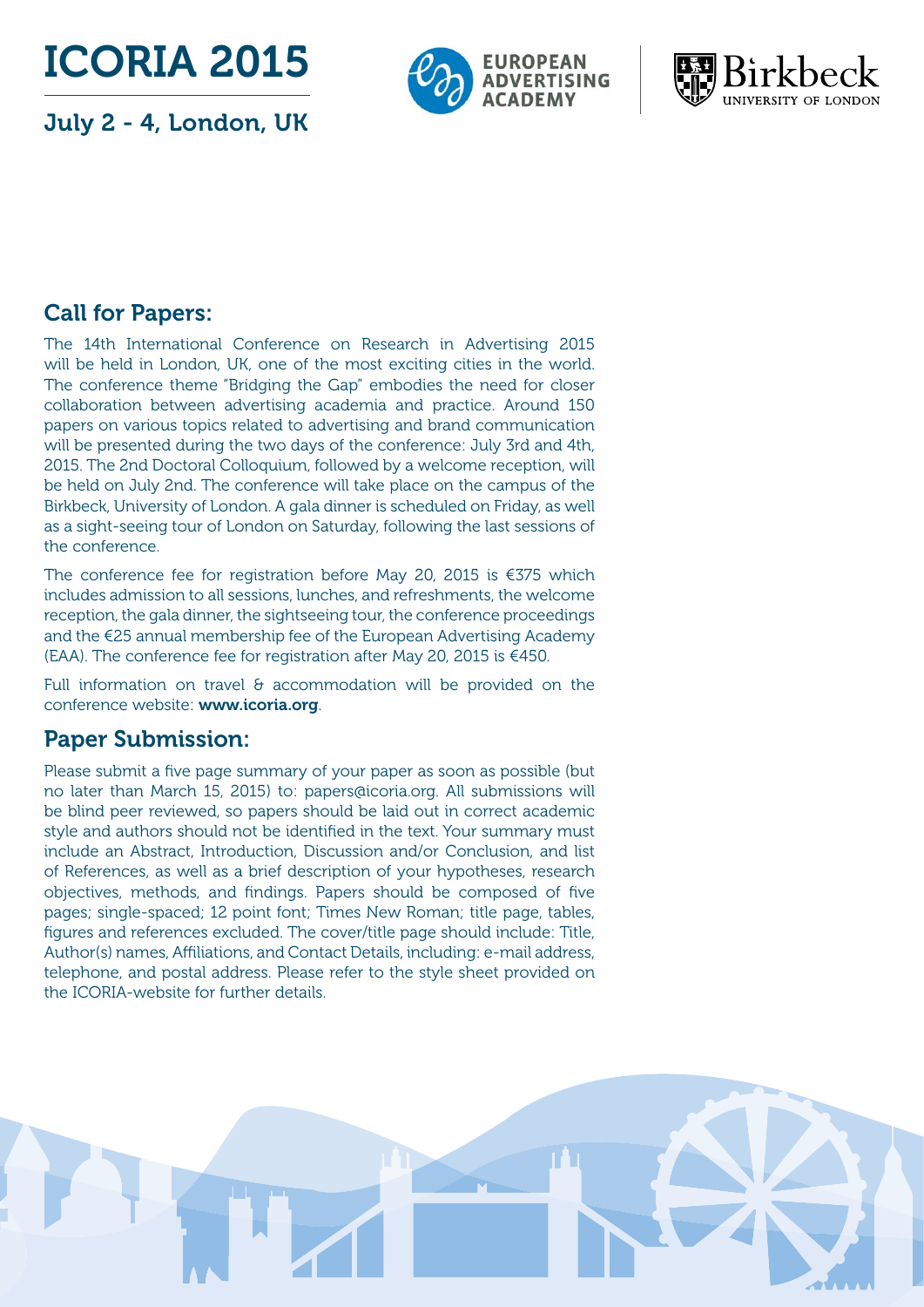# ICORIA 2015

## July 2 - 4, London, UK





## Suggested Topics:

The ICORIA 2015 invites papers in following issues (but not excluding other and related topics):

#### Advertising

- Accountability & Effectiveness
- Attention & Processing
- Content & Creativity
- Cross-cultural Issues
- Special Target Groups

#### Branding

- Brand Portfolio Analysis
- Models of Brand Communication

#### Communication Management

- Public Relations
- Sponsorship & Events
- Product Placement
- Integrated Marketing Communication

#### Consumer Behavior

- Relationship Building
- Emotions
- Special Industries & Organizations

#### Media

- Channel & Multi Media Management
- Convergence Management
- Cross Media Strategies
- Data Security in New Media
- Internet and New Media
- Media Management and Media Advertising
- Virtual Worlds

#### Methodological Issues

- Measurement in Advertising and Consumer Behavior
- Quantitative Methodologies in Communication Research
- Qualitative Methodologies in Communication Research

#### Public Policy Management

- Ethics
- Corporate Social Responsibility
- Marketing in Restricted Industries
- Political Communication
- Stakeholder Advertising